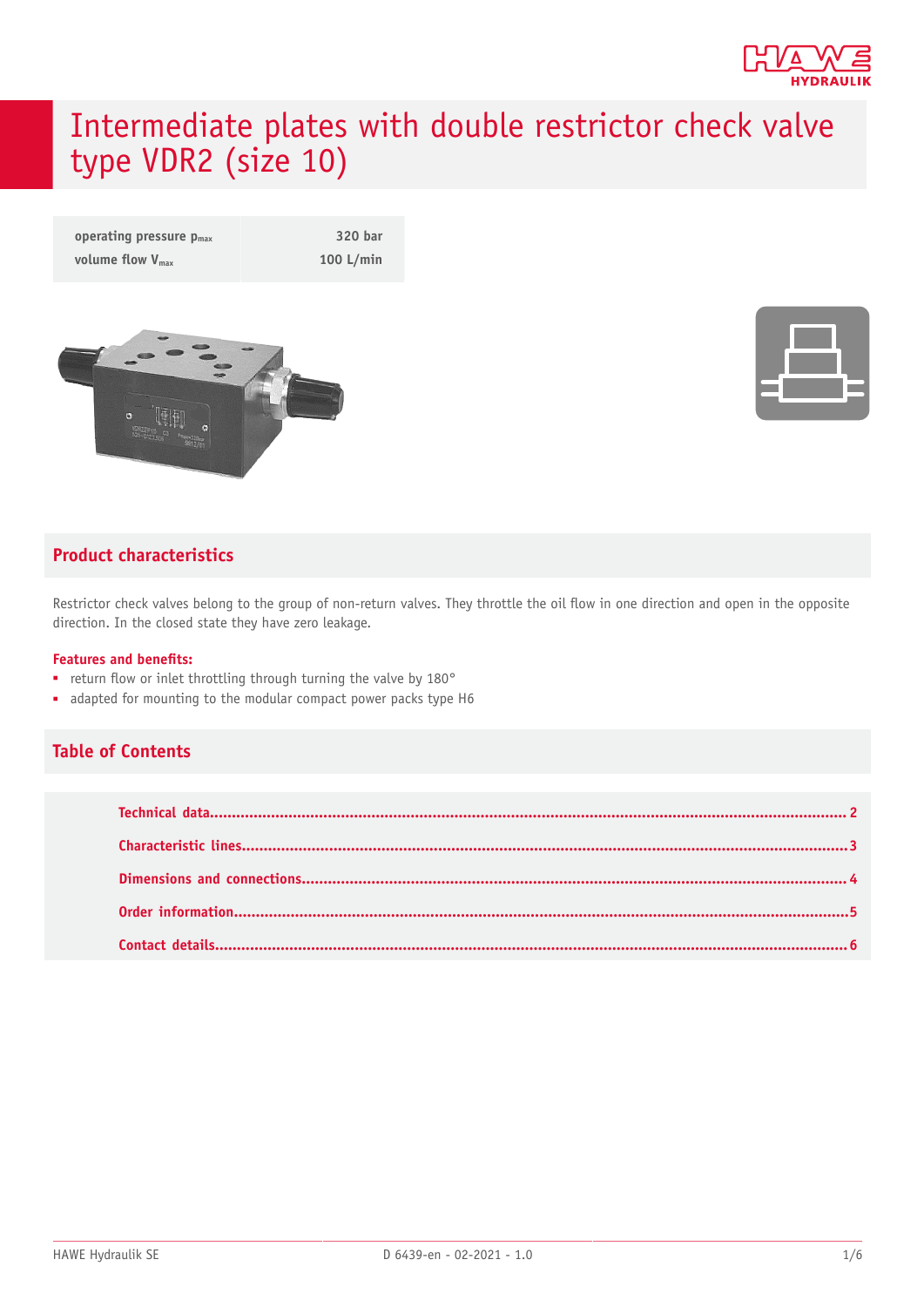

## <span id="page-1-0"></span>**Technical data**

### **General**

| type                | piston valve              |
|---------------------|---------------------------|
| design              | modular valve             |
| weight              | $1.2$ kg                  |
| ambient temperature | $-30$ to $+50$ °C         |
| mounting position   | arbitrary                 |
| connection size     | ISO4401-05-04-0-05 (NG10) |

### **Hydraulic parameters**

Hydraulic fluid: mineral oil according to DIN 51524, other media on request

| max. operating pressure         | 320 bar                                 |
|---------------------------------|-----------------------------------------|
| hydraulic fluid temperature     | $-25$ to $+70$ °C                       |
| viscosity                       | 10-600 mm <sup>2</sup> /s               |
| permissible degree of pollution | max. class 22/19/16 according ISO 4406  |
| filter recommendation           | filter retention rate $\beta_{25} > 75$ |

### **Actuation**

| actuation type | mechanically with hex key |
|----------------|---------------------------|
| rotation angle | $11 \times 360^\circ$     |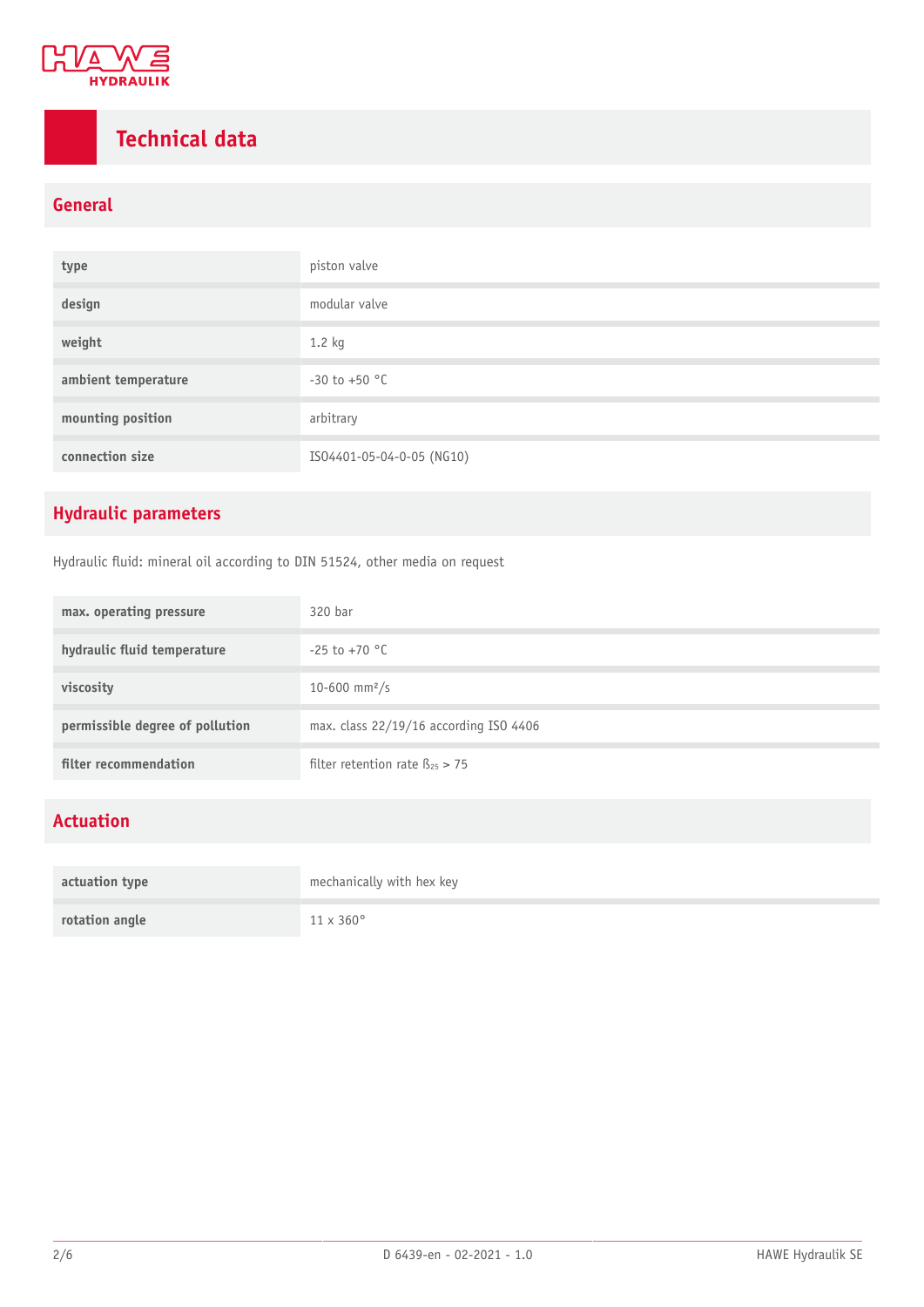

### <span id="page-2-0"></span>**Characteristic lines**



measured at: temperature of hydraulic fluid +50 °C, viscosity 35 mm<sup>2</sup>/s, deviation ±5 %

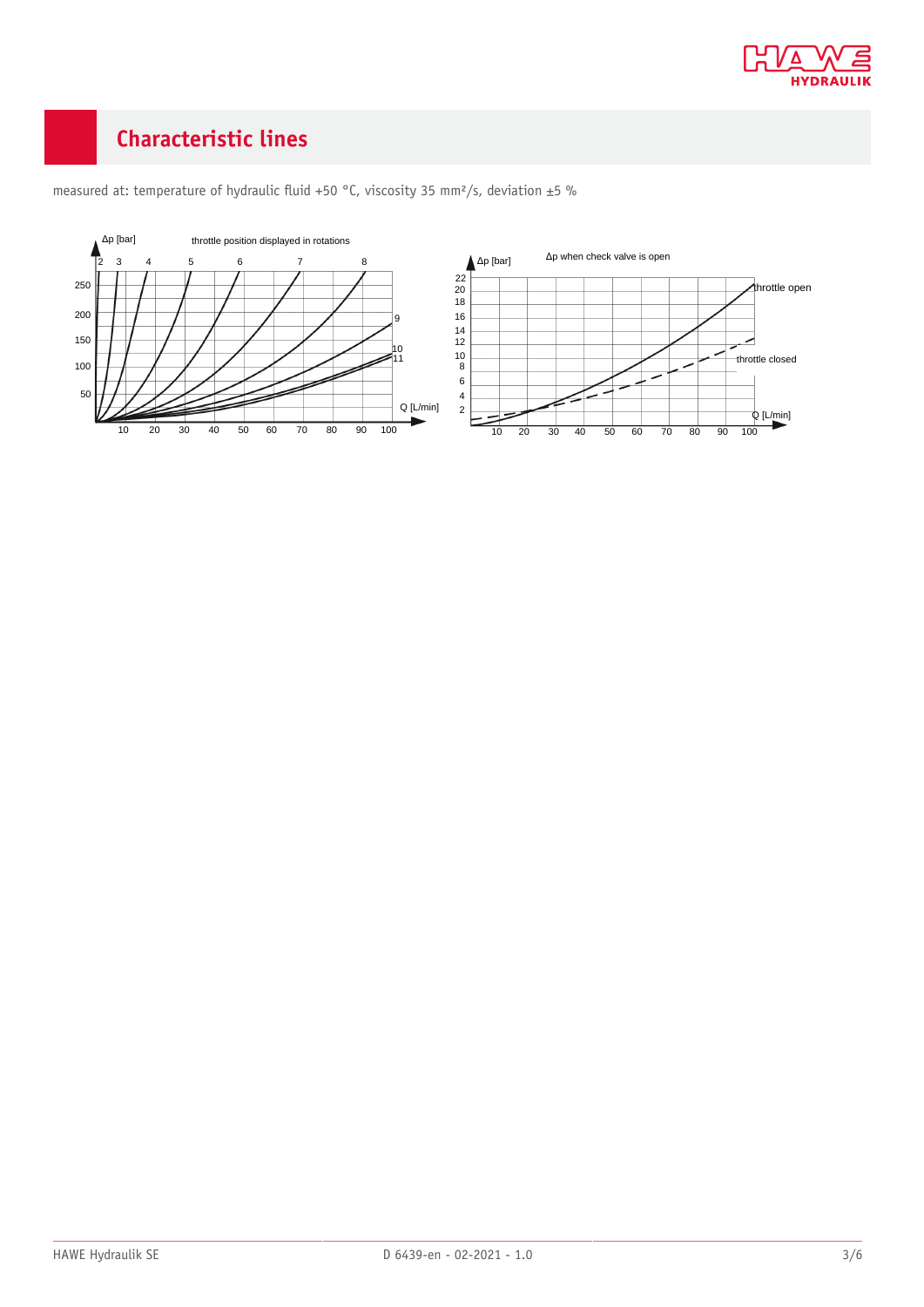

### <span id="page-3-0"></span>**Dimensions and connections**

Dimensions are given in mm.



Sealing plate is included in delivery.

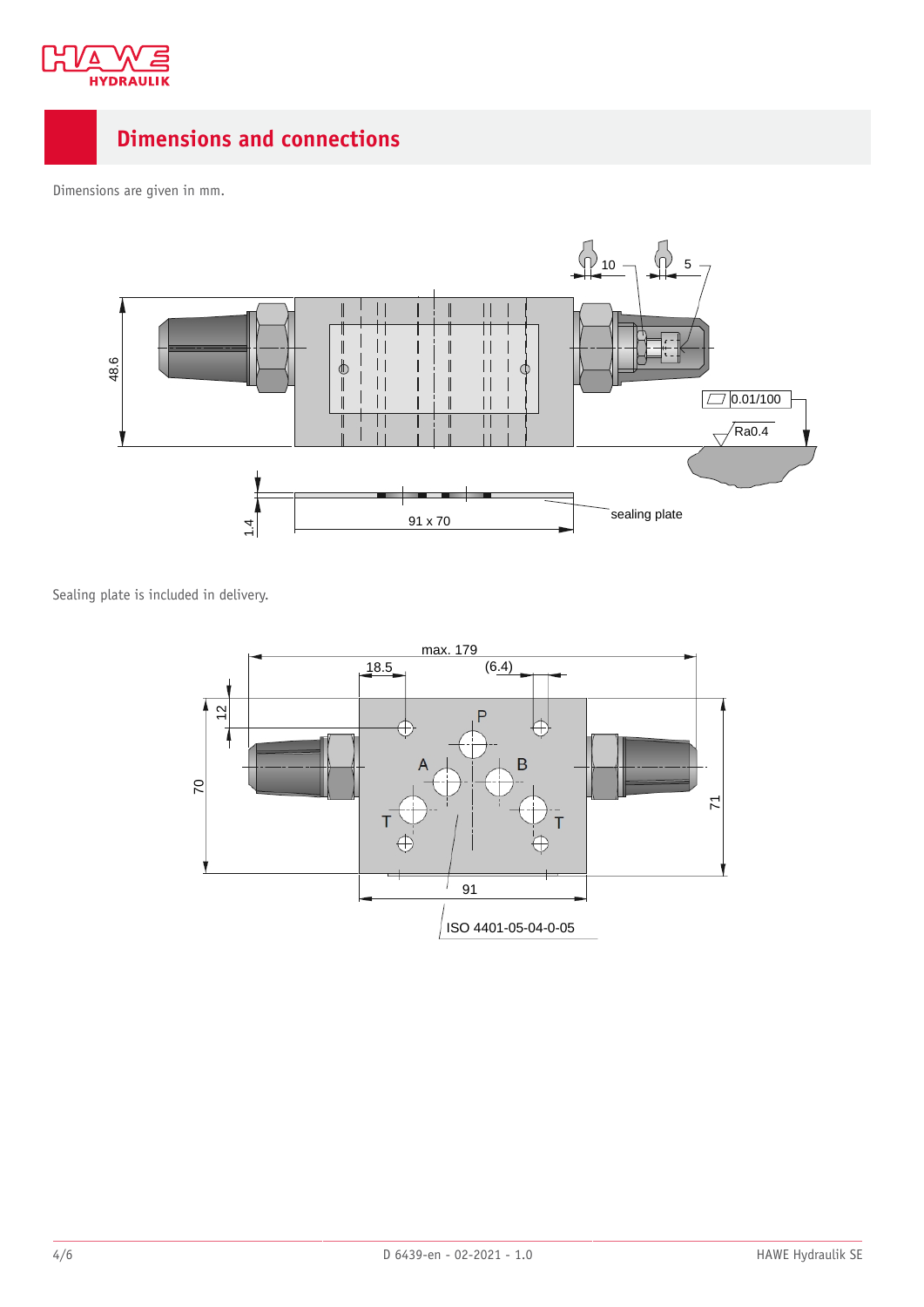

## <span id="page-4-0"></span>**Order information**

### **Type code**

| VDR <sub>2</sub> | <b>ZP10</b> |      |
|------------------|-------------|------|
|                  | size        | NG10 |

**type** double restrictor check valve, with hydraulic release